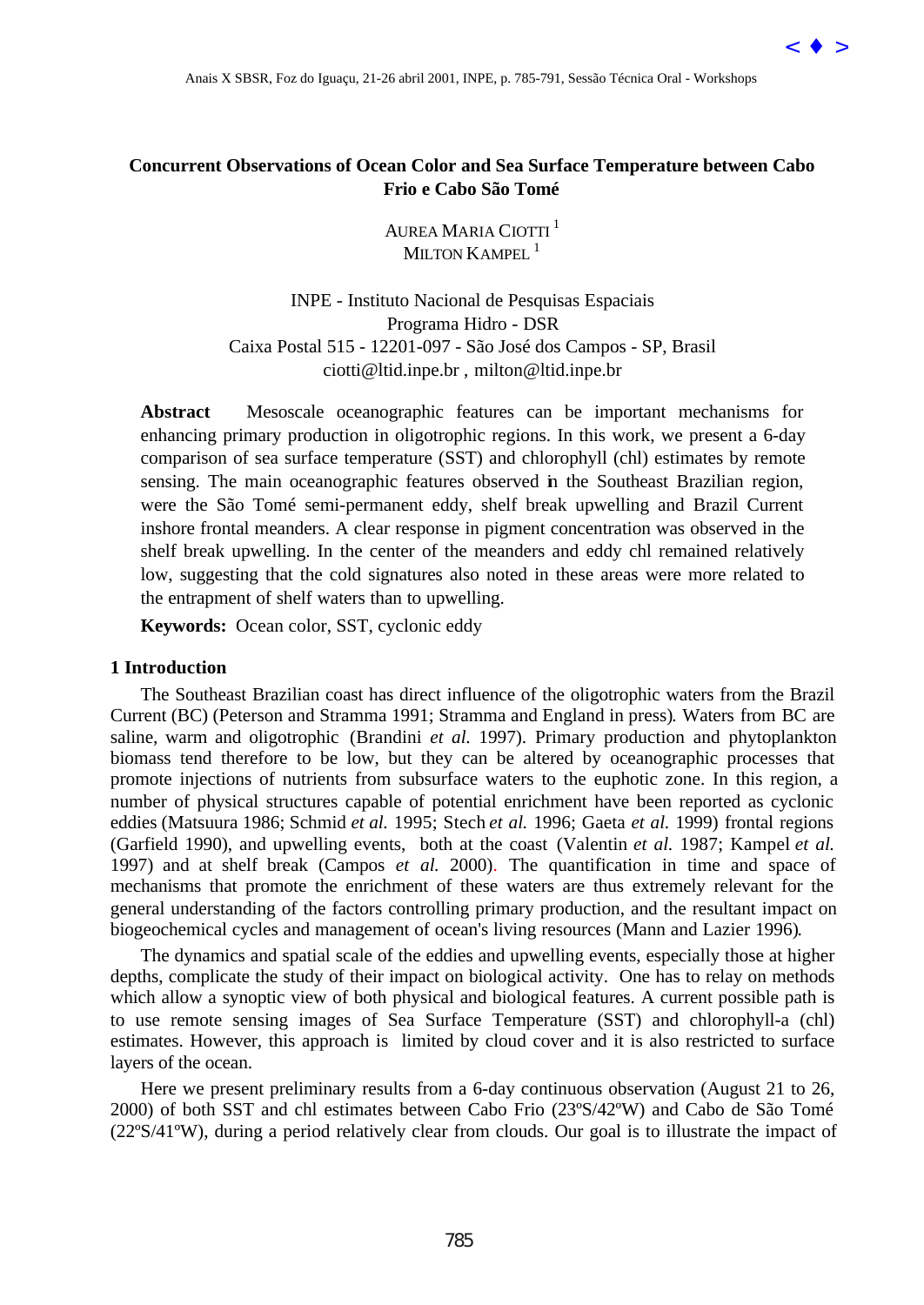the evolution of the semi-permanent eddy off Cabo São Tomé and a shelf break upwelling feature (21º-22ºS) on estimations of surface chl.

# **2 Methods**

From August 21 to August 26 2000, daily Advanced Very High Resolution Radiometer (AVHRR) and Sea-viewing Wide Field-of-view Sensor (SeaWiFs) data were recorded in HRPT mode (level 0) by the Remote Sensing Division at National Institute of Space Research (INPE, Brazil). Both data have nominal 1.1 km resolution at nadir.

SST maps of the region were derived from data collected by the AVHRR flown onboard the NOAA satellites. The raw data were then converted to level 1B-NOAA format (Kidwell 1995). The digital process involved: i) cloud masking using a threshold value of albedo in the channel 2; ii) application of one of the multichannel sea surface temperature NOAA algorithms for atmospheric correction and generation of SST images (McClain *et al.* 1985).

SeaWiFs data were processed with the routines Swl10 (version 3.0) and SeaDAS (version 4.0), both distributed by the SeaWiFs Project (NASA), using respective standard algorithms and masks. Chlorophyll-a values were obtained using a global algorithm (O'Reilly *et al.* 1998) and daily atmospheric data acquired from NASA GSFC's Distributed Active Archive Center (DAAC).

Both SST and chl images were mapped to cylindrical projection and geographically gridded. The images were digitally enhanced and a color slicing was applied to improve the contrast and to facilitate interpretation of the thermal and pigment features present. Chl estimates were scaled to a maximum of  $32 \text{ mg.m}^3$ .

The features were identified on the SST maps and their geographic locations were used to extract the chl values from the SeaWiFs images. In addition, a profile (values from each pixel between the coordinates 21.5ºS/41.2ºW and 22.2ºS/39.5ºW) was extracted from each image north from Cabo São Tomé, in order to monitor a shelf break upwelling event.

## **4 Results and Discussion**

Due to cloud cover and problems during acquisition, data for SST was not available in August 24. Data for chl was not available in August 22. Because of that, we excluded the data from August 24 from the analysis and we will assume that the temperature features observed on August 22 are valid for comparison with the chlorophyll data from August 21.

Visual analysis of the thermal images **(Figures 1 and 2)** clearly show 3 distinct features: i) the development of the Cabo São Tomé eddy (see also **Table 1**), ii) a number of meanders south of Cabo Frio, and iii) a cold water signature north of São Tomé, at the vicinities of the shelf break. The thermal inshore front of the BC was very well delimited throughout the images. Small cold features observed randomly in the images will not be associated with upwelling events due to he possible contamination by water vapor.

The eddy off São Tomé increased progressively in diameter (around 50% in 4 days), stretching meridionally in August 23 and then zonaly in August 25 (**Figures 1 and 2**). The center of the eddy also tended to move inshore (**Table 1**). The temperature inside the core of the eddy remained approximately constant during the 6-day period. Average chl concentrations in the core of the eddy tended to increase with time, but they were not substantially. Chl signatures (around 0.4-0.5 mg.m<sup>-3</sup>) associated with this eddy were spiral-like lines located at the periphery in the offshore side of the eddy. Part of this high chlorophyll segment is visible in the center of the eddy by August 26. These patterns are more likely associated with the entrapment of the

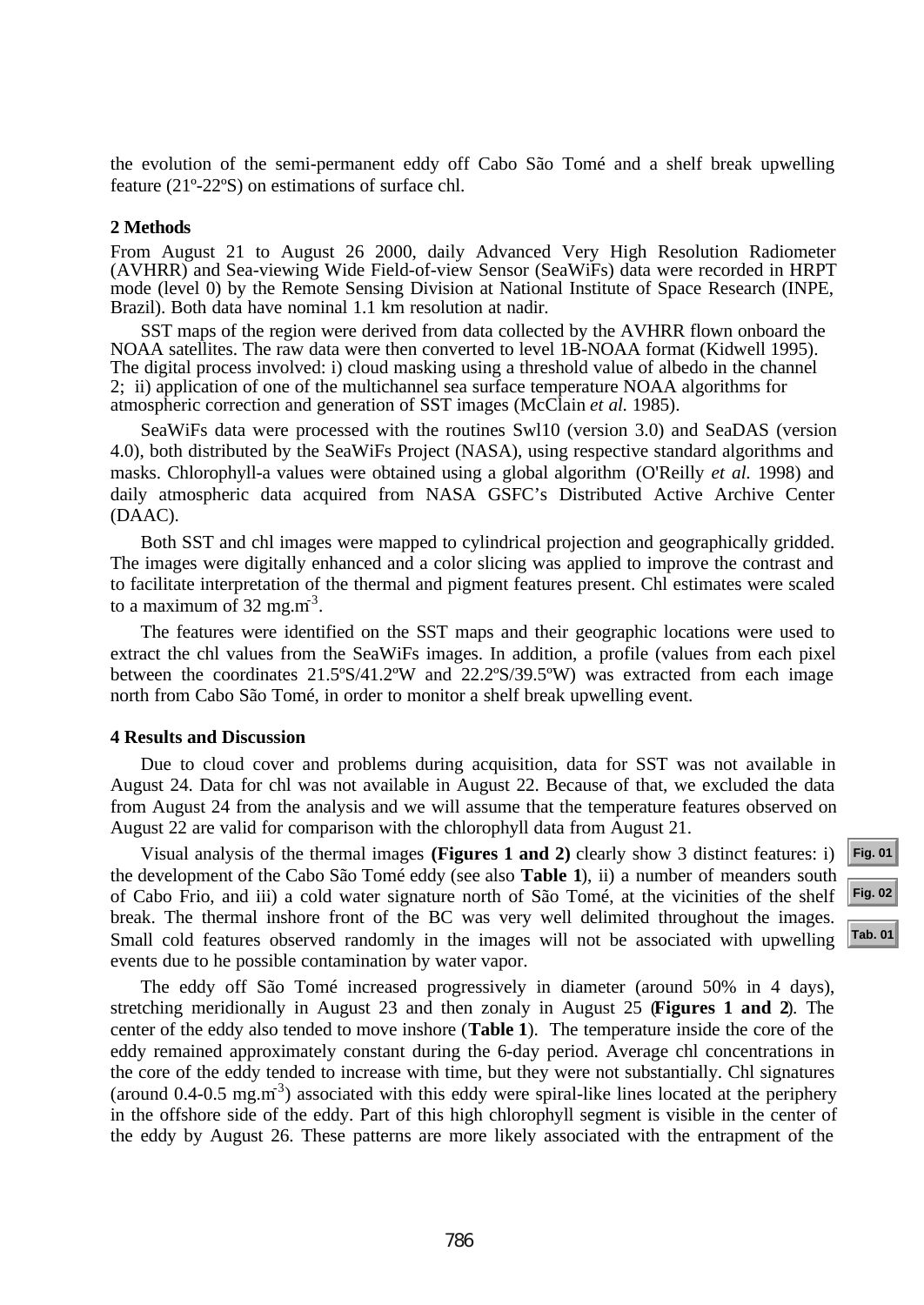<span id="page-2-0"></span>colder surface waters from the shelf than with a response of upwelling in the central portion of the eddy.

Is interesting to note the development of a fairly large chl signature off São Tomé, starting from the coast, and following the inshore side of the São Tomé eddy. This high chl (above 1 mg.m-3) signature extended around 25 km from August 21 to August 23 (**Figure 1**) and progressed to more than 120 km in August 26 (**Figure 2**). This feature may be directly related to the thermal front of BC, probably linked to the front's effects on both advection and concentration of cells, and mechanisms of nutrient transport (Mann and Lazier 1996). The presence of this eddy seem to enhance these mechanisms substantially and that deserves further investigation.



Figure 1. Sea Surface Temperature (SST) and chlorophyll estimates for August 21-22 and August 23, 2000. Note changes in SST scales. Lines on chlorophyll maps are isobaths in meters.

**[Fig. 02](#page-3-0)**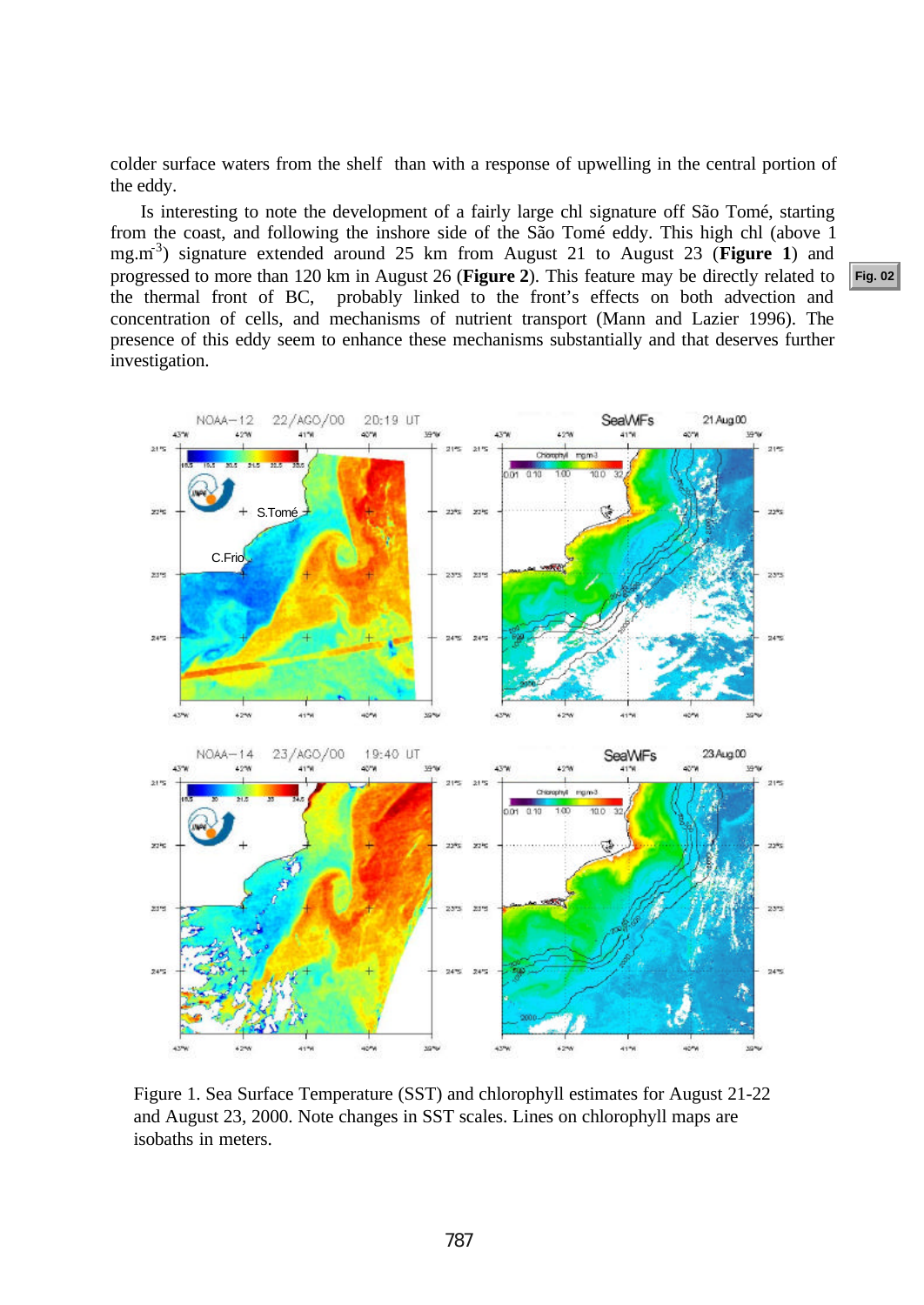<span id="page-3-0"></span>South of Cabo Frio we can also observe a clear correlation between the cold and warm water features and chlorophyll signatures. In this case, the low chlorophyll signatures in the shelf waters are probably related to the dilution of shelf waters by the BC.

A distinct cold water plume is present at the shelf break region, north of São Tomé (around 21.5ºS/40.5ºW) in all images, predominantly on August 25 and 26 (**Figure 2**). It is noted that there is a clear relationship between the decrease in temperature and the increase in chlorophyll concentration. Comparing the evolution of this feature during the 6-day period (**Figure 3**), we observe a 4-fold increase in chl and a migration of the peak towards the coast. On the other hand, SST data decreased around 2ºC and the minimum tended to be displaced offshore. These results show clearly that shelf break upwelling events are indeed can be an important mechanism for enhancing the primary productivity in this ecosystem.



Figure 2. Same as Figure 1 only for August 25 and 26.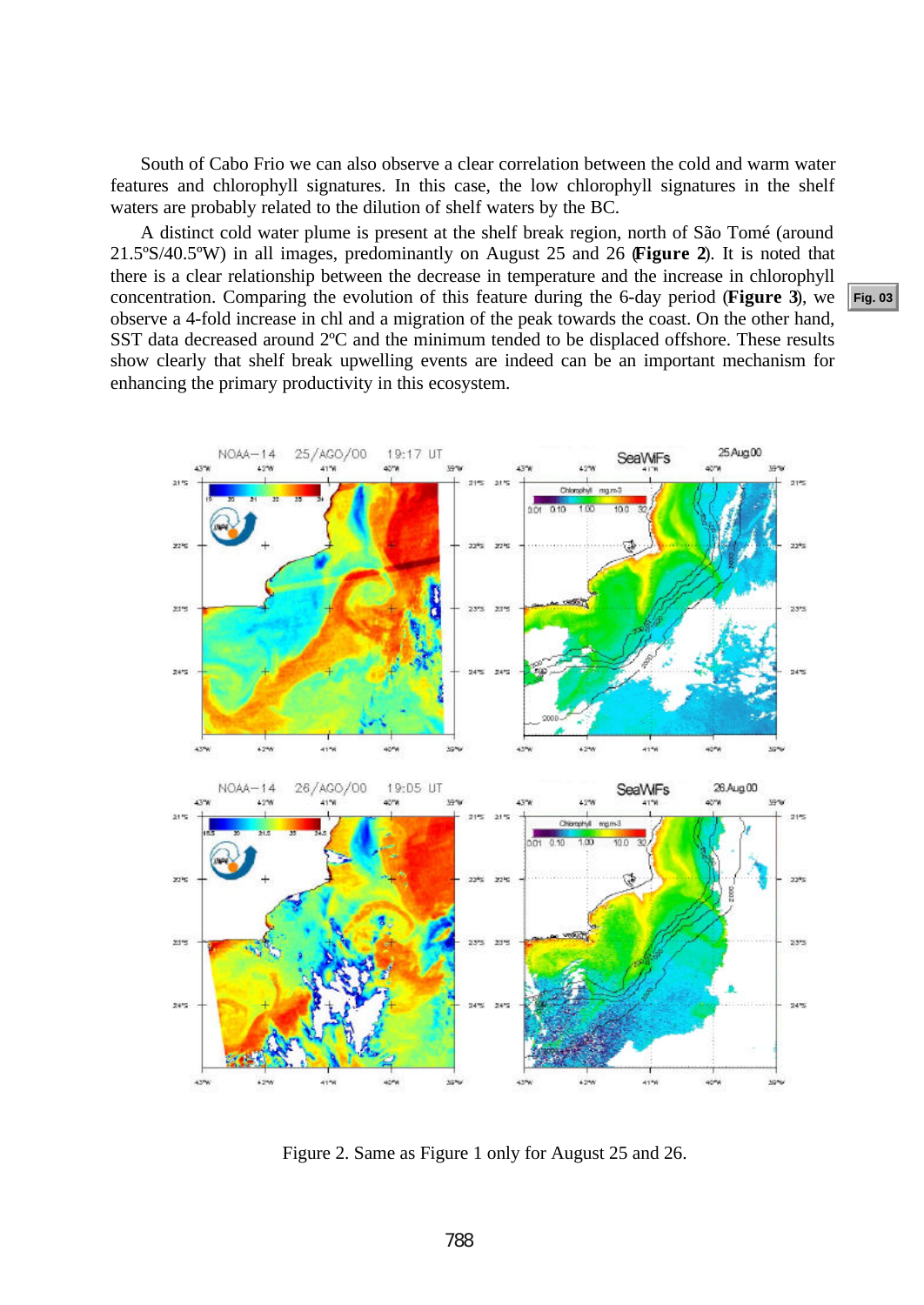| central region of the eyerome incanaci/catry on capo bao Tome |                          |                            |                  |                                |                           |
|---------------------------------------------------------------|--------------------------|----------------------------|------------------|--------------------------------|---------------------------|
| Date                                                          | Latitude<br>$(^\circ S)$ | Longitude<br>$\rm ^{(o}W)$ | Diameter<br>(Km) | Temperature<br>$({}^{\circ}C)$ | Chlorophyll<br>$(mg.m-3)$ |
| August $21-22$                                                | 22.75                    | 40.37                      | 45               | 21.4                           | $0.16 - 0.20$             |
| August 23                                                     | 22.78                    | 40.43                      | 50               | 21.5                           | $0.22 - 0.26$             |
| August 25                                                     | 22.75                    | 40.23                      | 60               | 21.5                           | $0.22 - 0.28$             |
| August 26                                                     | 22.67                    | 40.04                      | 65               | 21.7                           | $0.24 - 0.30$             |

<span id="page-4-0"></span>Table 1- Approximate position, temperature and chlorophyll concentration on the central region of the cyclonic meander/eddy off Cabo São Tomé



Figure 3 – SST (above) and chl (below) profiles extracted from the AVHRR and SeaWiFS satellite images, respectively.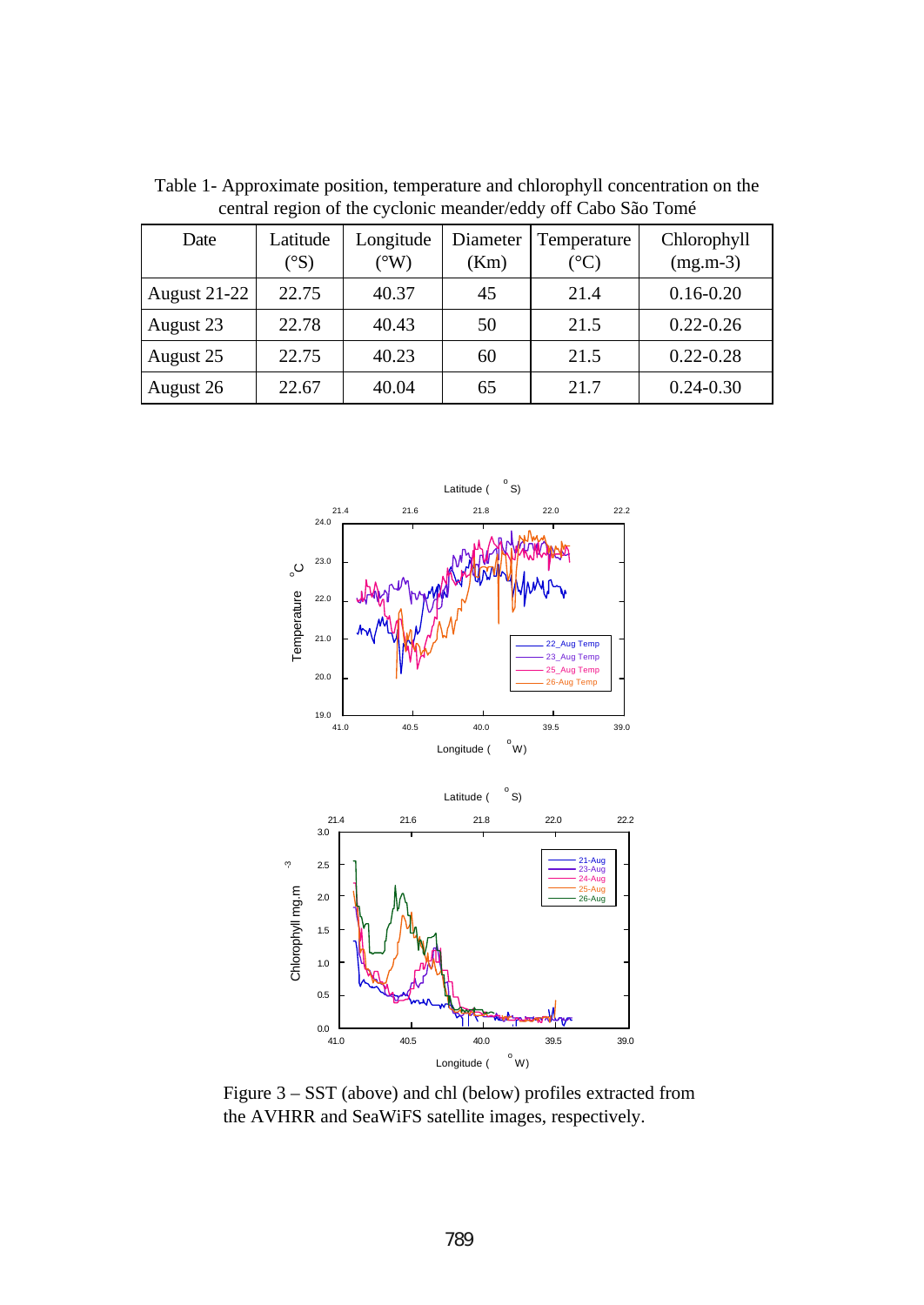### **5 Conclusions and Future Directions**

The importance of mesoscale features capable of bringing nutrients into the euphotic zone are well recognized. In this work we observed a reasonable relationship between SST and surface chl fields in the Southeast oceanic region of Brazil.

The main oceanographic features noted through the analysis of the images were: São Tomé semi-permanent eddy, shelf break upwelling and BC inshore frontal meanders. A clear response in pigment concentration was observed in the shelf break upwelling. In the center of the meanders and eddy chl remained relatively low, suggesting that the cold signatures also noted in these areas were more related to the entrapment of shelf waters than to upwelling.

Masking of clouds seems to be rigorous in the chlorophyll images. On the other hand, on SST images there is a need for improvement in these algorithms.

The analysis of chl estimations by remote sensing is still a fairly new line of research in Brazilian waters (Omachi 1999; Ciotti *et al.* 2000; Kampel *et al*. 2000). Is important to note that one of the biggest source of uncertainties for these data is the atmospheric correction (Gordon 1997; Wang 1999), especially over turbid coastal waters, and these corrections have to be properly verified for this study area. The other sources of uncertainties are related to the changes in phytoplankton species composition and the presence of other particles and dissolved material which interferes with the chl algorithm performance (Carder *et al.* 1991; Ciotti *et al.* 1999), thus, field data is still required to validate and or modify the standard algorithm for chlorophyll (Omachi and Garcia 2000).

### **References**

- Brandini, F. P., R. M. Lopes, K. S. Gutseit, H. L. Spach, and R. Sassi. 1997. Planctonologia na Plataforma Continental do Brasil. Diagnose e Revisão Bibliográfica. MMA/CIRM/FEMAR, 196 p.
- Campos, E. J. D., D. Velhote, and I. C. A. da Silveira. 2000. Shelf break upwelling driven by Brazil Current cyclonic meanders. Geophysical Research Letters **27:** 751-754.
- Carder, K. L., S. K. Hawes, K. A. Baker, R. C. Smith, R. G. Stuart and B. G. Mitchell. 1991. Reflectance model for quantifying chlorophyll a in a presence of productivity degradation products. Journal of Geophysical Research, **96**:599-611.
- Ciotti, A. M. J. J. Cullen and M. R. Lewis 1999. A semi-analytical model of the influence of phytoplankton community structure on the relationships between light attenuation and ocean color. Journal of Geophysical Research, **104**:1559-1578.
- Ciotti, A. M., J. Valentin, M. R. L. F. Silva, J. A. Lorenzzetti, and V. M. T. Garcia. 2000. Temporal variability of ocean color in the vicinity of the Vitoria-Trindade submersed sea mounts (Brazil). Ocean Optics XV. CD-Rom: 1295.
- Gaeta, S. A., J. A. Lorenzzetti, L. B. de Miranda, S. M. M. Susini-Ribeiro, M. Pompeu, and C. E. S. de Araujo. 1999. The Vitoria Eddy and its relation to the phytoplankton biomass and primary productivity during the austral fall of 1995. Archive of Fishery and Marine Research **47:** 253-270.
- Garfield, N. 1988. Surface characteristics of the Brazil Current. In: EOS Transactions, American Geophysical Union, **69**(44):1237.
- Gordon, H. R. 1997. Atmospheric correction of ocean color imagery in the Earth Observing System era. Journal of Geophysical Research-Atmospheres **102:** 17081-17106.